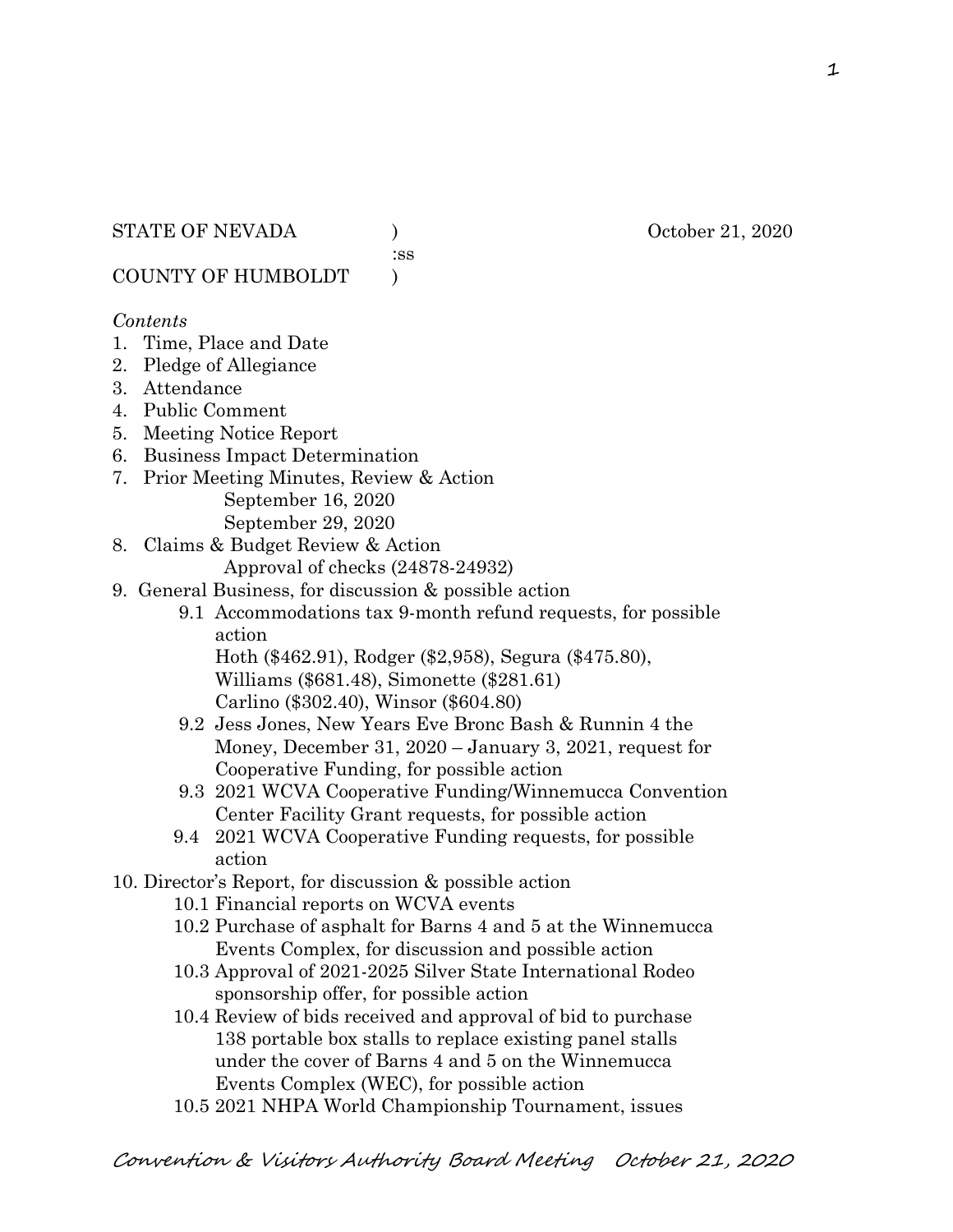relating to Covid-19 pandemic and its effects on the viability of hosting this event, for discussion

- 11. Board Secretary & Counsel Report for discussion & possible action
	- 11.1 Secretary and Counsel Report, for information
	- 11.2 Resolution accepting Nevada State High School Rodeo Association Agreement for finals to be held on the Winnemucca Events Complex in 2021, 2022 and 2023, for possible action
- 12. Board Administrator Report, for discussion & possible action
	- 12.1 Financial reports, for information
- 13. Other Reports
- 14. Next Meeting Date
- 15. Adjournment

#### **MINUTES, OCTOBER 21, 2020**

**1. Time, Place and Date.** The Winnemucca Convention & Visitors Authority met in regular session in full conformity with the law at the Winnemucca Convention Center, West Hall, Winnemucca, Nevada at 4:00 pm on Wednesday, October 21, 2020 with Vice Chairman Brian Stone presiding.

In accordance with Governor Sisolak's Declaration of Emergency in Response to the COVID-19 epidemic, the configuration of the Board's meeting room was doubled in size to accommodate a set-up of a minimum of 6 feet between each Board and Staff member at the head table. The audience chairs were set up not closer than 6 feet to the head table, with seats not less than a minimum of 6 feet apart in all directions. Board members and staff observed face covering and social distancing covid emergency regulations. Audience did likewise.

#### **2. Pledge of Allegiance.**

**3. Attendance.** *Convention and Visitors Authority Board Officials Present:* Terry Boyle Chairman and Motel Representative Brian Stone Vice Chairman and Hotel Representative Jim Billingsley Treasurer and City Representative John Arant Business Representative Ron Cerri County Representative Bill Macdonald Secretary and Counsel Kendall Swensen Board Administrator

*Convention and Visitors Authority Board Officials Absent:* None

*Staff Members Present:* Kim Petersen Director Shelly Noble Administrative Clerk

Convention & Visitors Authority Board Meeting October 21, 2020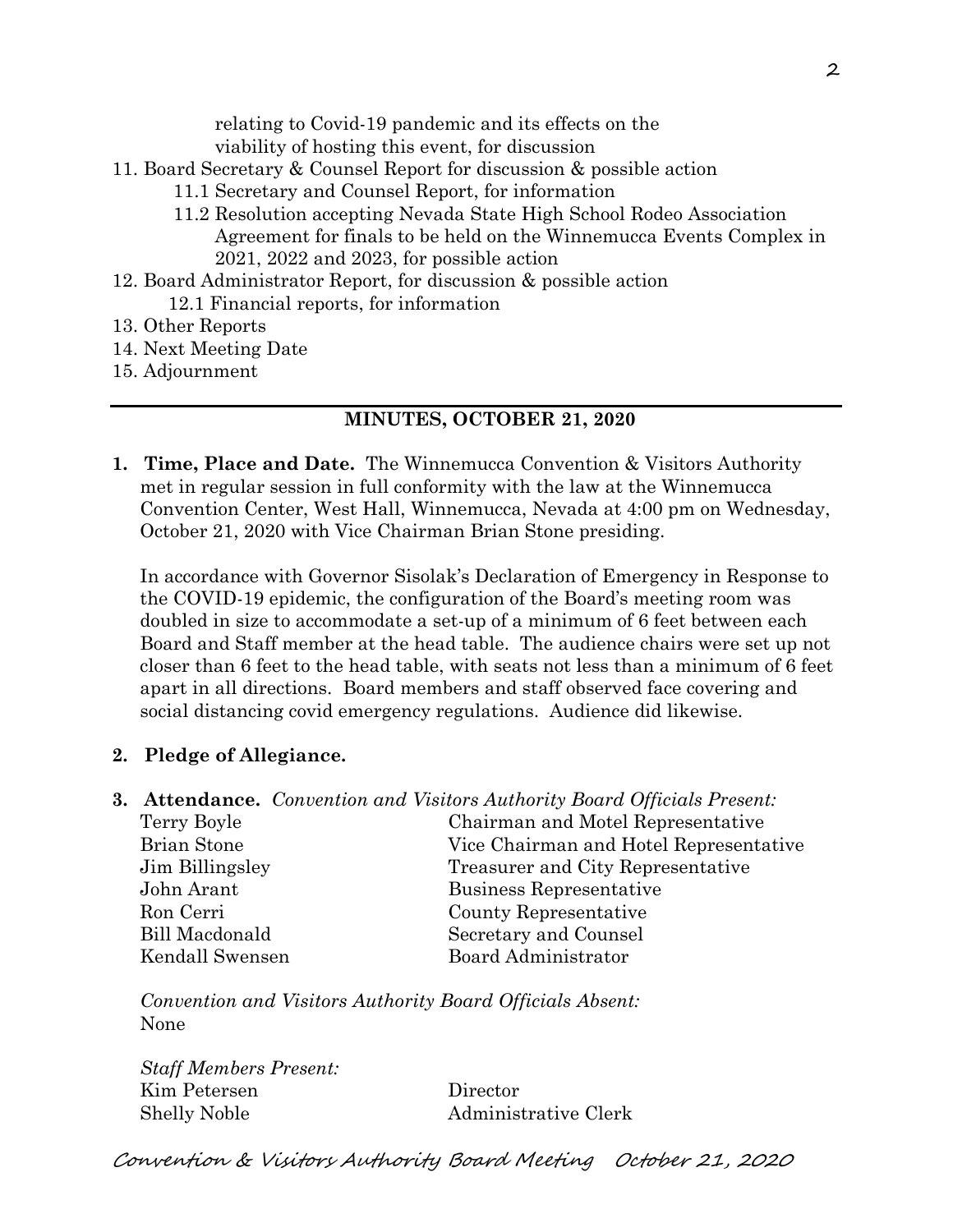*Staff Members Absent:* None

*Others Present:* Jeff Garijo Humb Co H S Rodeo Club Jaci Garijo Humb Co H S Rodeo Club Various Rodeo Club members Jess Jones Outlaw Broncs

# **4. Public Comment.**

None

# **5. Meeting Notice Report.**

Vice Chairman Stone reported that notice, including meeting agenda, was posted by Shelly Noble by 9:00 am Friday, October 16, 2020 at Humboldt County Library, Court House, Post Office, City Hall and Convention Center West Hall. No persons have requested mailed notice during the past six months.

**6. Business Impact Determination.** Vice Chairman Stone asked whether any agenda item proposes the adoption by the city or by the county or by the WCVA of any rule, including any ordinance or resolution which would impose, increase or change the basis for the calculation of a fee that is paid in whole or in substantial part by businesses, which would impose a direct and significant economic burden upon a business or directly restrict the formation or expansion of a business, pursuant to NRS Chapter 237? The Chairman called for board or public input thereon; Counsel reported there was no agenda problem; there was no public comment thereon. Action taken.

 *Jim Billingsley made a motion that there appears to be no business impacting fee matter on today's agenda. The motion carried, 4-0. Terry* was not present for this vote.

**7. Minutes, Review & Action** 

Prior meeting minutes of September 16, 2020. *Jim Billingsley made a motion to accept the minutes of the September 16, 2020 meeting. Motion carried, 4-0.* Terry was not present for this vote.

Prior meeting minutes of September 29, 2020.

*Ron Cerri mde a motion to accept the minutes of the September 29, 2020 special meeting. Motion carried, 3-0.* Terry was not present for this vote. Jim abstained because he did not attend that meeting.

**8. Claims, Review & Action.** The following claims, which had been submitted in list form to the board members for review with their 3-day meeting notice and agenda, with the opportunity to obtain further information before or at the meeting, were submitted for payment on October 21, 2020: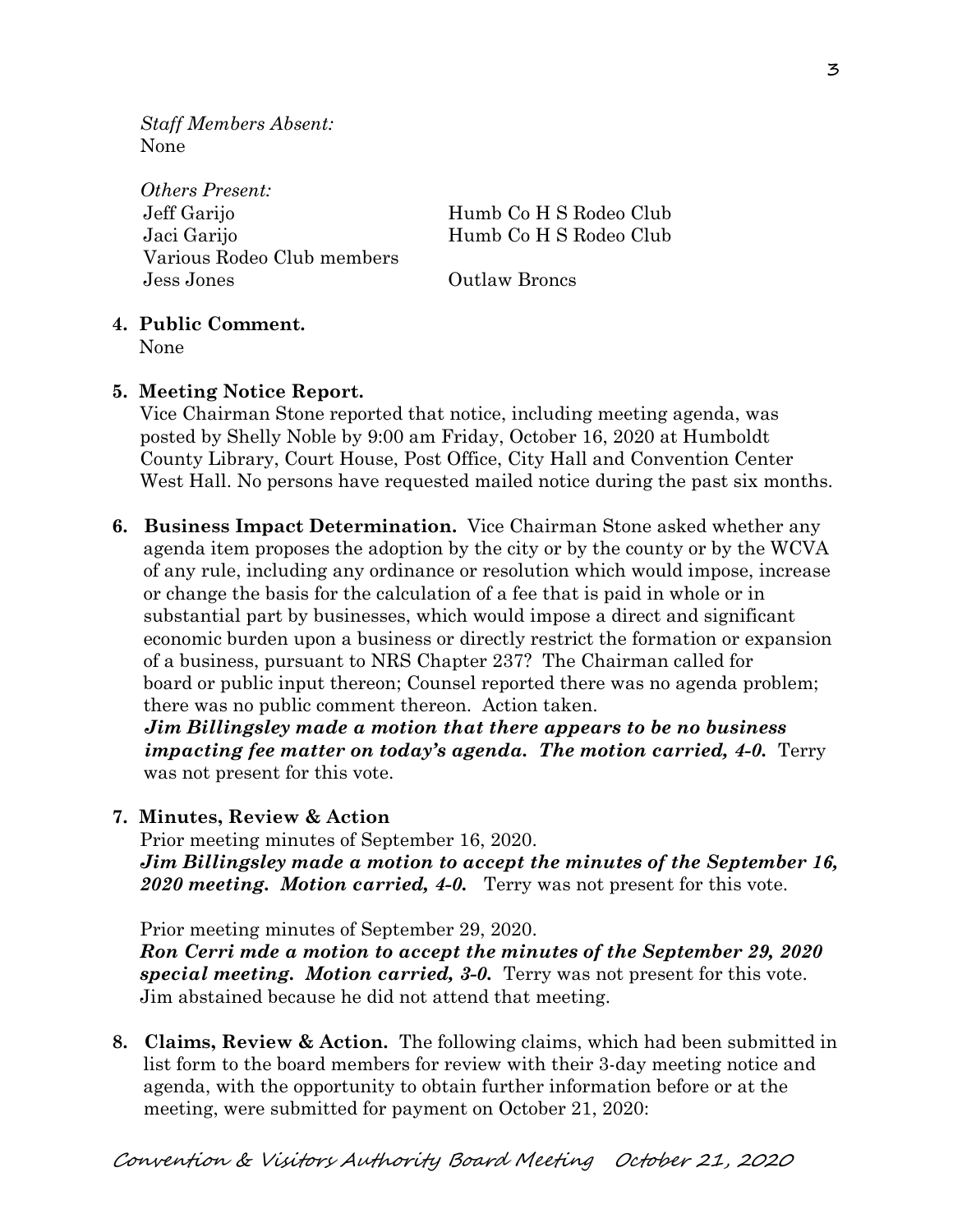| BANK ACCOUNT      | <b>CHECK NUMBERS</b> | <b>AMOUNT</b> |
|-------------------|----------------------|---------------|
| Nevada State Bank | $24878 - 24932$      | \$195,148.01  |

*Jim Billingsley made a motion to approve all claims submitted for October 21, 2020. The motion carried, 4-0.* Terry was not present for this vote.

#### **9. General Business, for discussion & possible action**

**9.1 Accommodations tax 9-month refund requests, for possible action**

**Hoth (\$462.91), Rodger (\$2,958), Segura (\$475.80), Williams (\$681.48), Simonette (\$281.61)** 

*Ron Cerri made a motion to approve the accommodation tax 9-months deemed to be a permanent resident refunds for Cole Hoth (\$462.91), Anderson Rodger (\$2,958), Timothy Segura (\$475.80), Kaleti Williams (\$681.48), Bill Simonette (\$281.61). Motion carried, 4- 0.* Terry was not present for this vote.

#### **9.2 Jess Jones, New Years Eve Bronc Bash & Runnin 4 for the Money, December 31, 2020 – January 3, 2021, request for Cooperative Funding, for possible action**

At last month's meeting Jess made a request for funding in the amount of \$40,000 for his event as he was planning to add Xtreme Bronc riding, which required additional funds. He was confident this event would bring in topnotch competitors plus increase the number of spectators. The WCVA Board was less enthusiastic with all the Covid-19 concerns and the chance for dicey weather in December which could hinder the ability to travel. Also, Jess has not provided any financial information to this board to review as they discussed his request. Jess agreed to provide this information (which he did, it was available to the board today) and to return to this month's meeting to further discuss his funding request. At today's meeting, Jess explained that after more thought and planning he has concluded that including the Xtreme Bronc event is not prudent at this time. He is still planning to produce his other rodeo events throughout the weekend and there will also be a barrel race. He did not rule out the possibility of adding Xtreme Broncs in the future. Jess is requesting funding at the same level as last year, which was a \$10,000 grant and \$10,000 underwriting. Again, the board was hesitant about funding this event at the level they have in the past but also agreed that people may be ready to get out and enjoy attending this type of event since a lot of these events have been canceled in the past several months. *Jim Billingsley made a motion to approve a \$10,000 grant and \$10,000 underwriting for the New Years Eve Bronc Bash & Runnin 4 the Money, December 31, 2020 – January 3, 2021. Motion carried, 4-0.*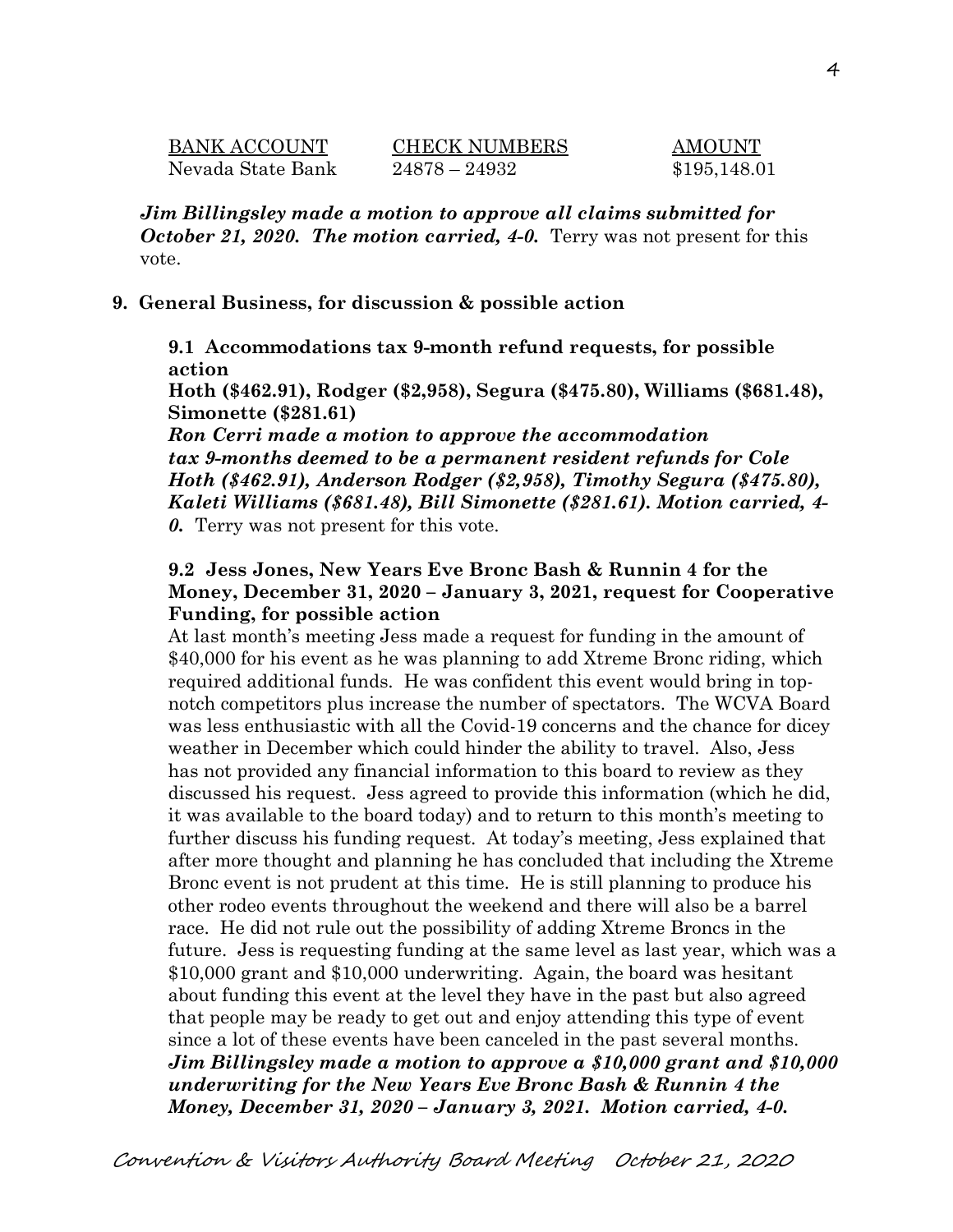Terry was not present for this vote.

#### **9.3 2021 WCVA Cooperative Funding/Winnemucca Convention Center Facility Grant requests, for possible action** See item 9.4.

**9.4 2021 WCVA Cooperative Funding requests, for possible action** In September of each year Shelly sends out Cooperative Funding forms for the upcoming year to events that WCVA has supported. The idea was that this board would have information that would be helpful when preparing their annual budget. As expected, with all of this year's uncertainty, the number of completed forms that were returned was down. They will probably keep coming in when we have an idea what kinds of events will move forward. Usually the board discusses and takes action on these requests without representatives from the requesting groups present. But today members of the Humboldt County High School Rodeo Club, along with advisors Jeff and Jaci Garijo, attended this meeting to make their request in person. The 2020 HCHSRC event was canceled due to Covid-19. The club is moving forward with their plans for the 2021 rodeo. Their event usually utilizes both outdoor arenas and the Exhibit Hall. This year's request included a waiver for the use of the entire Winnemucca Events Complex, in case of inclement weather, plus a \$5,000 grant. Since Shelly did not know which facilities the HCHSRC had in mind, the calculation of \$8,880 was for all buildings on the Winnemucca Events Complex for three days. It was explained that this board cannot waive the fees at the Winnemucca Events Complex. The WCVA actually pays the fees to Humboldt County. Camping and stall fees, along with the cost to install the bucking chutes, are not included. This event brings participants and their families to town for the weekend and has been beneficial to the community for many years. *John Arant made a motion to approve a \$5,000 grant plus payment of the WEC facility fees for the 2021 Humboldt County High School Rodeo, April 30 – May 2, 2021. Motion carried, 4-0.* Terry was not present for this vote.

#### Chairman Boyle arrived.

The remainder of the requests we have received so far were presented to the board, along with Director Petersen's recommendation. They are all events that the WCVA has supported in past years. After reviewing the amounts requested and Kim's recommendations which were consistent with past funding, *Jim Billingsley made a motion to approve the 2021 WCVA Cooperative Funding requests, as recommended by Kim, as follows:*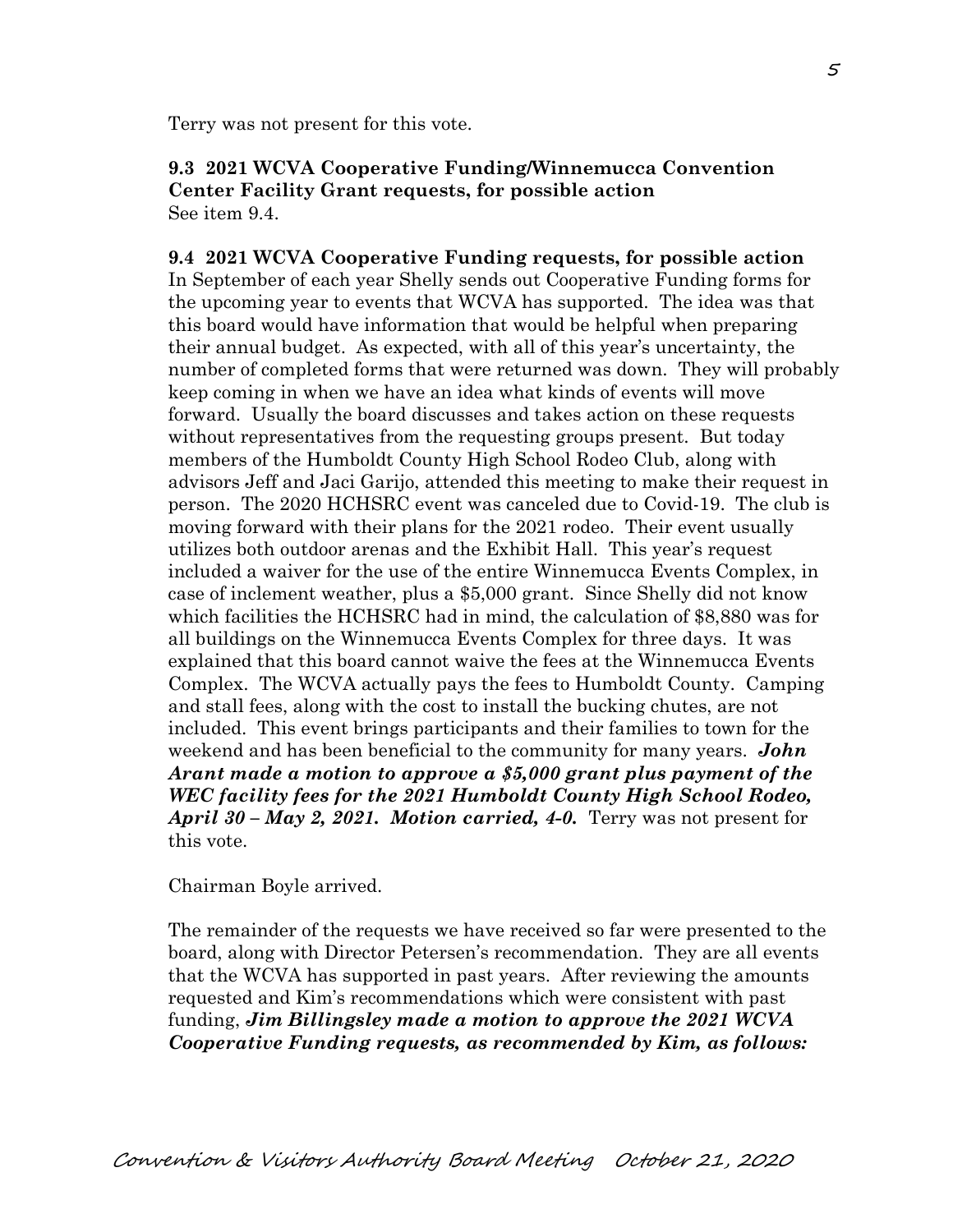| 2021 WCVA Funding                         |              |            |              |            |
|-------------------------------------------|--------------|------------|--------------|------------|
| <b>Requests</b>                           | 2021         |            | Director     |            |
| Organization                              | Request      |            | Recomm       |            |
|                                           | \$2,000      | U          | \$2,000      | U          |
|                                           | \$.<br>5,000 | G          | 5,000<br>\$. | G          |
|                                           |              | <b>WEC</b> |              | <b>WEC</b> |
| 777 Barrel Racing-Hairy Horse Race        | \$<br>1,800  | Fac        | 1,800<br>\$. | Fac        |
|                                           |              |            |              |            |
| Run-A-Mucca                               | \$52,150     | U          | \$50,000     | U          |
|                                           |              |            |              |            |
| <b>Tri-County Fair</b>                    | 5,000<br>Ś.  | G          | 5,000<br>\$. | G          |
|                                           |              | <b>WEC</b> |              | <b>WEC</b> |
|                                           | \$<br>2,300  | Fac        | 2,300<br>S.  | Fac        |
| <b>High Desert Challenge</b>              | \$<br>3,000  | G          | \$.<br>3,000 | G          |
|                                           |              |            |              |            |
| <b>Chamber of Commerce Visitor Center</b> | \$15,000     | G          | \$15,000     | G          |
|                                           | No am't      |            |              |            |
| Labor Day Rodeo & Great Basin Challenge   | on form      |            | \$15,000     | G          |
|                                           |              |            |              |            |
|                                           | \$<br>5,000  | G          | 5,000<br>Š.  | G          |
|                                           |              | <b>WEC</b> |              | <b>WEC</b> |
| Humb Co High School Rodeo Club            | \$.<br>8,880 | Fac        | \$8,880      | Fac        |

#### **2021 WCVA Facility Grant Requests**

|                                          |  | wн |  | wн |
|------------------------------------------|--|----|--|----|
| Wmca Ministerial - Public Safety Banquet |  |    |  |    |

U – Underwriting which must be repaid if event is profitable

G – Grant, not repayable

Fac – Rental payment fees for WEC facilities are paid by WCVA to County, not repayable

*Motion carried, 5-0.* 

## **10. Director's Report.**

**10.1 Financial reports on WCVA events**  No report.

**10.2 Purchase of asphalt for Barns 4 and 5 at the Winnemucca Events Complex, discussion and possible action**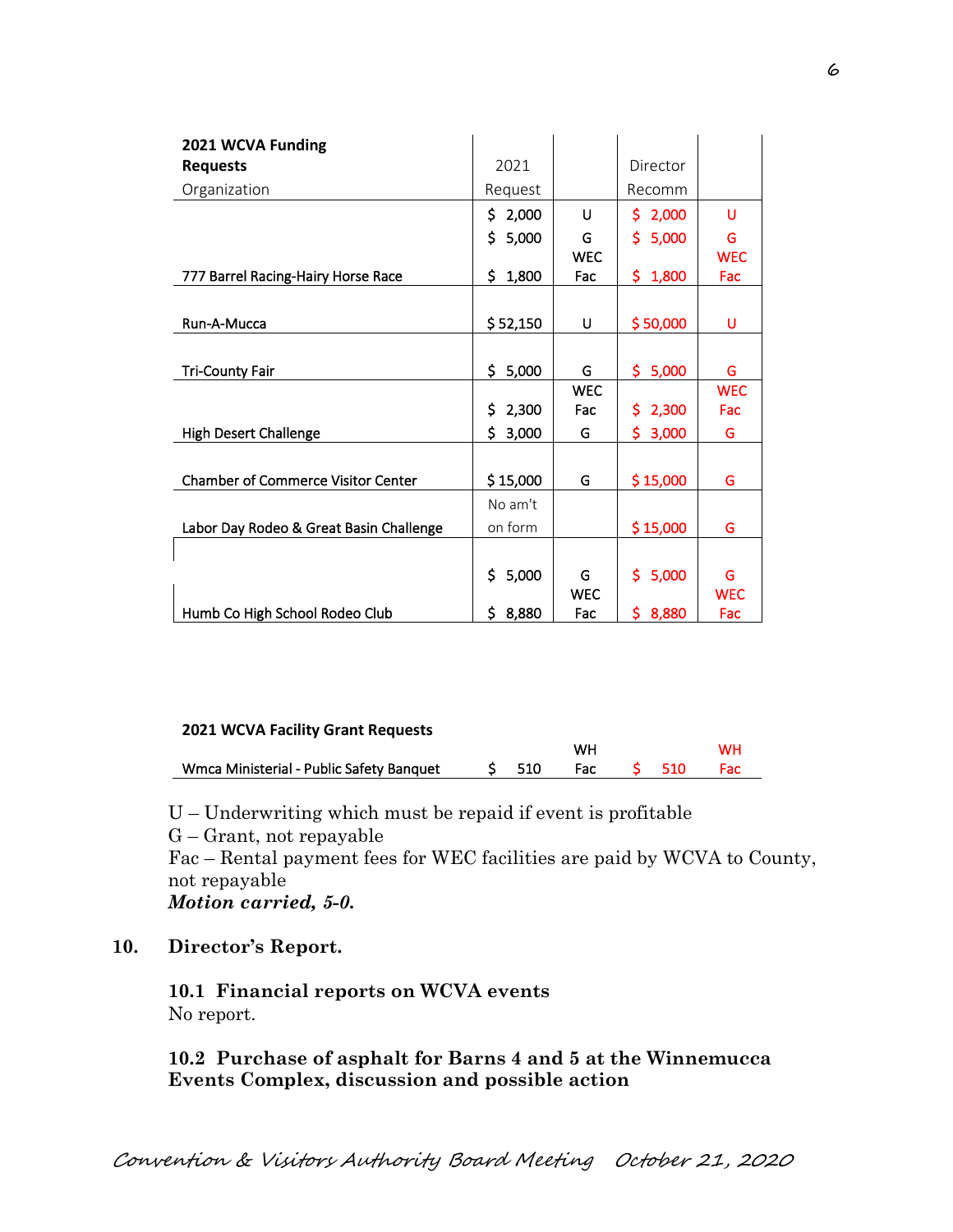This discussion came out of the September 29 special WCVA meeting when representatives of the Snake River Paint Horse Club came before this board to request funding for their shows next year. Members of this club were impressed with our facility with the exception of the stalls so this board agreed to go out to bid for new box stalls with privacy panels. The bid process has been completed (item 10.4) but Kim would now like to discuss the possibility of installing concrete or asphalt in these barns to replace the dirt floors. Having this type of base would make cleaning up after events much more efficient since debris could be removed and the floor hosed down. Also, the decreased turnaround time between events could allow for additional events to utilize these stalls. There was some discussion in the Ag District #3 meeting about the benefits and drawbacks of asphalt vs concrete for this purpose. Mary Anne Black of the Snake River Paint Horse Club sent Kim an email outlining her opinions of dirt, concrete and asphalt barn floors after competing at various venues over the years. A copy of her correspondence was given to each board member. Ultimately, she supports asphalt due to the ease of cleaning and its "give" which allows for less stress on the horse's feet and legs. Additionally, it can be patched if it does require repair whereas concrete must be replaced. It is for these reasons that Kim would like to move forward with installing asphalt floors in Barns 4 and 5. Kim acquired an informal estimate for this job. This would have to go out to bid due to the dollar amount of the project, but his informal estimates were: asphalt – not to exceed \$60,000 and concrete – not to exceed \$70,000. Board members agreed that if we were going to proceed with this it made more sense to do it now before the new box stalls arrive. Since this board may approve one of the bids for new stalls today, Kim thought that we may want to approach the county about helping with the expense of the asphalt floors. Kim was directed to move forward with preparing the bids. Once we have a written bid this board can make the final decision on whether or not to proceed.

## **10.3 Approval of 2021-2025 Silver State International Rodeo sponsorship offer, for possible action**

This summer's rodeo was the final one under our current contract. There have been some ups and downs over the years but, overall, this is a good event. Kim prepared a new agreement for the next five years and is bringing it to this board for approval. A copy of the draft agreement was presented to the board members. The main points are:

- A slight increase in the cash sponsorship each year, from \$16,000 in 2021 to \$20,000 in 2025
- Payment of Winnemucca Events Complex facility fees, approximately \$10,000 per year
- WCVA to work with local properties to secure complimentary hotel/motel rooms for SSIR staff

There are also some minor modifications such as requiring them to secure their own office copy machine and the option to utilize our online stall and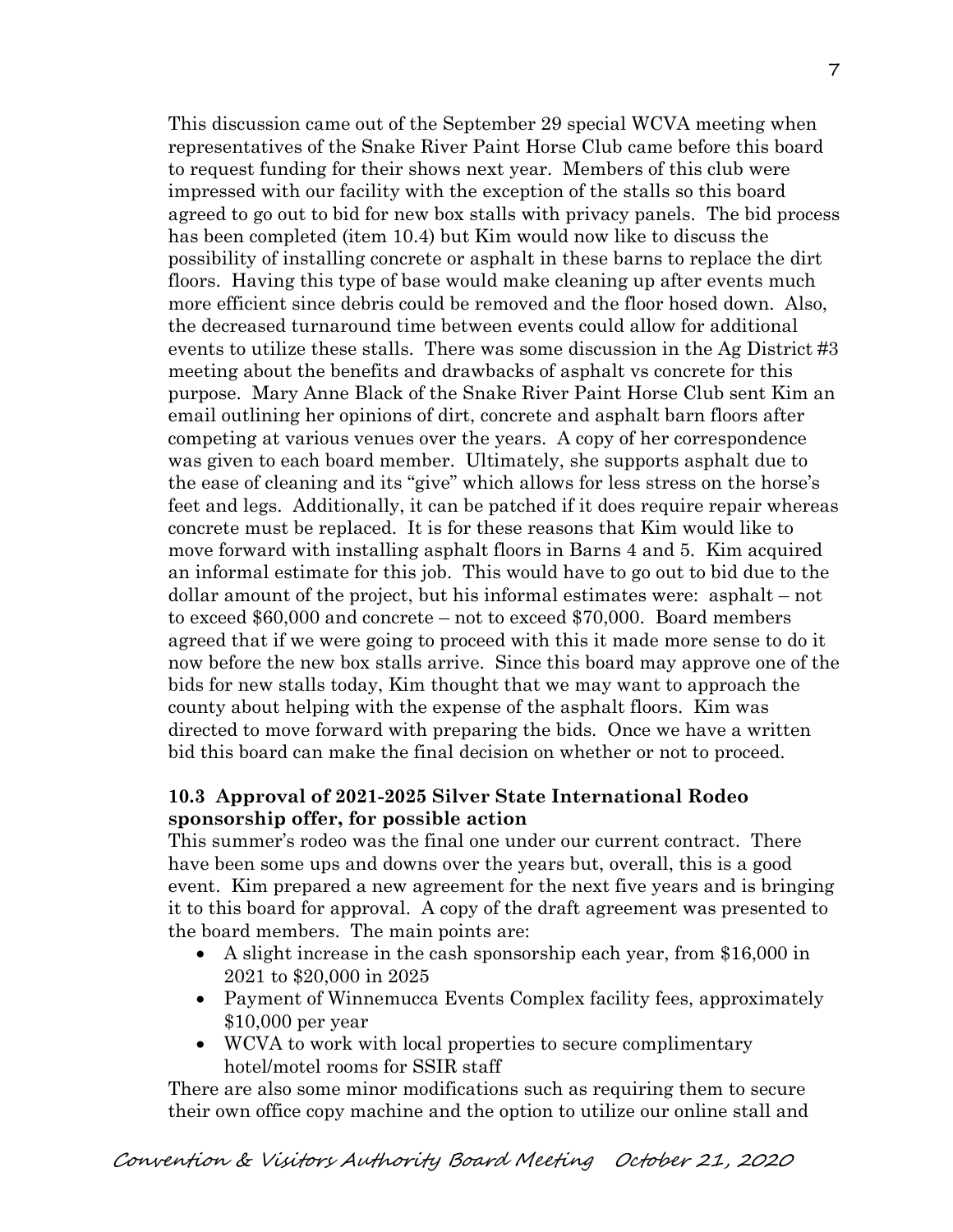camping reservation system. *Jim Billingsley made a motion to approve the 2021-2025 Silver State International Rodeo sponsorship offer as presented. Motion carried, 5-0.* 

At next month's meeting Bill will have a resolution prepared for this board to sign.

## **10.4 Review of bids received and approval of bid to purchase 138 portable box stalls to replace existing panel stalls under the cover of Barns 4 and 5 on the Winnemucca Events Complex (WEC), for possible action**

Six bid packages were received by the deadline. Board members each received a packet with a list of the companies that prepared a bid and the bid amounts. The lowest bid for the product in the bid specifications was Hoof Beat Gates out of Fallon, Nevada in the amount of \$154,248 for ivory panels. The highest bid amount we received was from S & S Barns and Buildings in the amount of \$292,200. Hoof Beat Gates is a company that we have been doing business with for several years. They have a good product and have always delivered in a timely manner. Kim would like to recommend that this board accept the bid from Hoof Beat Gates in the amount of \$154,248 for the ivory box stalls. Ag #3 may be able to reimburse part of this expense at a later date. *Ron Cerri made a motion to accept the bid from Hoof Beat Gates in the amount of \$154,248 for 138 portable box stalls to replace existing panel stalls under the cover of Barns 4 and 5 on the Winnemucca Events Complex. Motion carried, 5-0.* Kim and Bill will follow up with the necessary paperwork and notifications to Hoof Beat.

## **10.5 2021 NHPA World Championship Tournament, issues relating to outlook of Covid-19 pandemic and its effects on the viability of hosting this horseshoe pitching event, for discussion**

Kim wanted to have a discussion with this board since we have a substantial investment in this event. With Covid-19 concerns he has been considering the process of who is in the position to make a decision on moving forward with this event if infection rates do not decline and what information do they rely on when making this decision? When will the decision be made to hold the tournament or cancel? Also, this is a championship tournament. If people are unable to qualify at other tournaments in the upcoming months, how will competitors be selected? Kim was directed to write a letter to the NHPA outlining his concerns, asking for direction and to be kept updated as these discussions are being held.

## **11. Secretary and Counsel, Monthly report, for discussion & possible Action**

 **11.1 Chamber of Commerce Report for September 2020, for review** This report is included in Bill's report.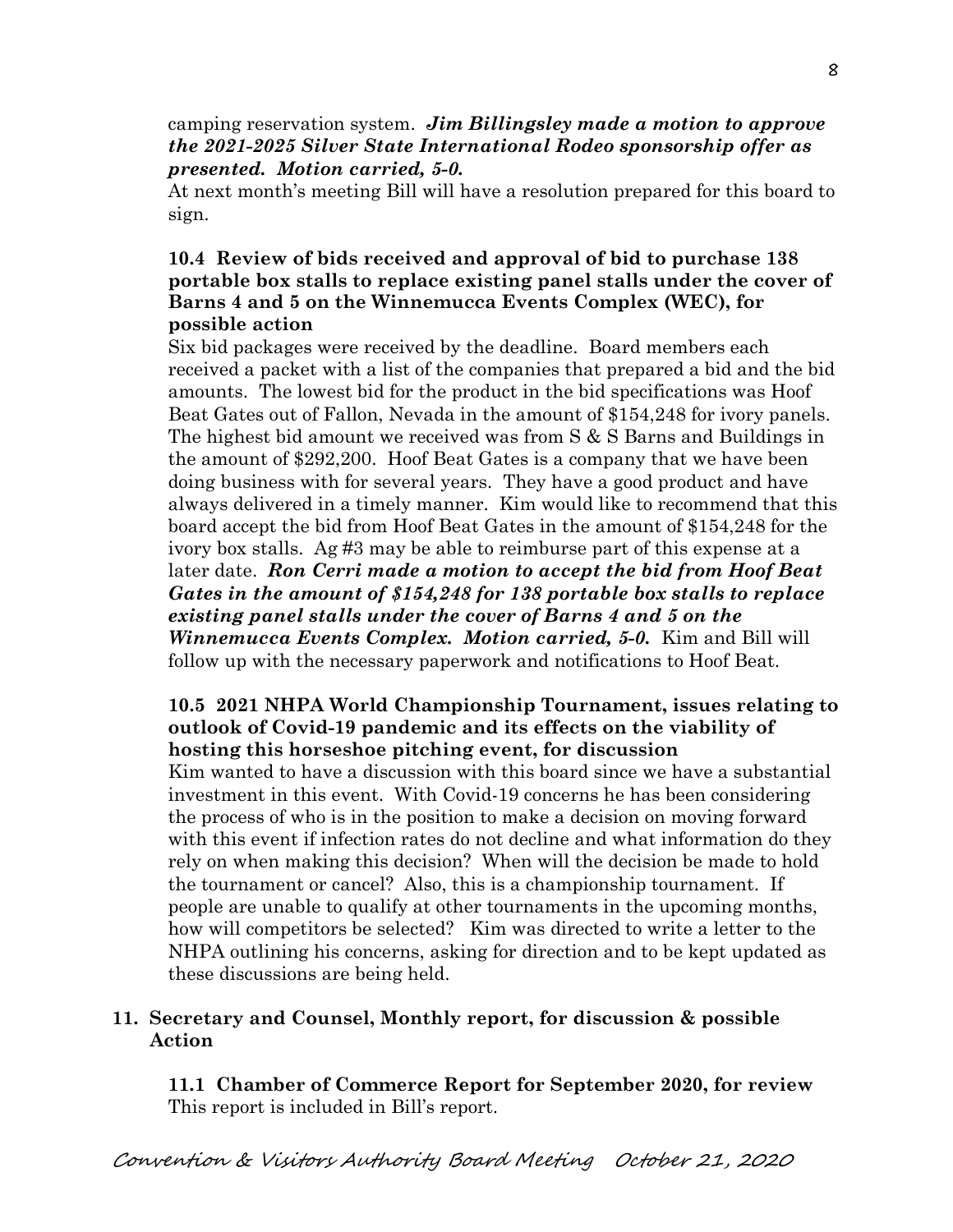## **11.2 Update on delinquencies, possible request for authorization for disclosure of confidential information of one or more licensees, for possible action**

Bill has been in contact with the owner of the motel property in McDermitt that is delinquent and has not paid room tax for several months. The owner lives in California and has had trouble with the property manager. She assured Bill that she will get her reports and payments in next week. Bill informed her that if they were not received, WCVA would start the lien process to collect these taxes. Before this process can be started, however, Bill needs to notify the property owner 25 days before any action is taken. Tonight Bill would like this board to authorize him to send her this notice so that action on the lien may be taken at the November meeting if these payments are not received. *Brian Stone made a motion authorizing Bill to notify the owner of the motel in McDermitt that is delinquent in payment of room tax, by certified mail, that lien procedures will be started if payment of these taxes is not received within the 25 day period as stated in NRS. Motion carried, 5-0.* 

**11.3 Improvement projects status reports – Melarkey Parking Lot lighting, West Hall signage project, Joe Mackie Hall chiller update, Coronavirus COVID-19 update** No report.

**11.4 Other Recent developments** No report.

## **12. Board Administrator.**

**12.1 Financial Reports, for discussion**  No report.

## **13. Other reports**

## **13.1 Softball tournament**

Jim reported that last weekend there was a softball tournament in town. It was very well run and followed the Covid-19 protocols as outlined by Governor Sisolak. Chad Peters spoke to the organizers about the possibility of taking over our 44-Hour Tournament in July. Community leaders and this board have not been impressed with Craig and Lyle Walters the past two years they have organized the 44-Hour Tournament. Board members would like to sever ties with them. Jim will get with Chad and get more information before we contact the Walters.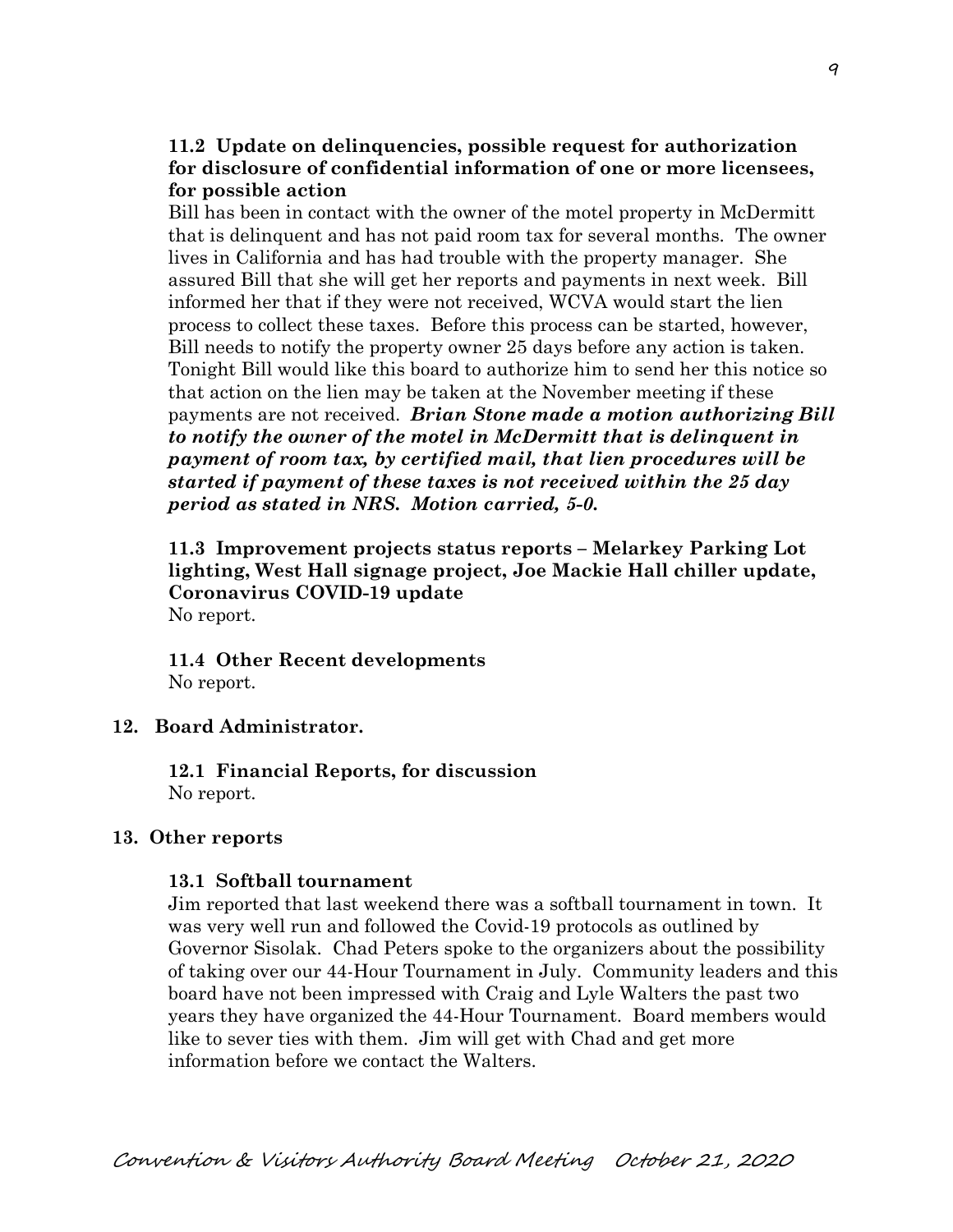## **13.2 Manhole testing**

Jim reported that the city is taking sewer samples from five manholes in Winnemucca trying to gather information on potential outbreaks of Covid-19. The waste in these samples shows up several days before the testing results can show a positive case. It has proven very accurate. Residents in areas where samples predict an outbreak are given flyers with information on symptoms and testing locations.

## 1**4. Public Comment**

None.

# **15. Regular Business. Next Meeting. The Board confirmed the next regular meeting date of Wednesday, November 18, 2020, 4:00 pm.**

# **16. Adjournment.** *John Arant made a motion to adjourn this meeting. Motion carried, 5-0.*

The meeting was adjourned to the next regular meeting, or to the earlier call of the Chairman or to the call of any three (3) members of the Board on three (3) working days notice.

Respectfully submitted,

Shelly Noble

APPROVED ON \_\_\_\_\_\_\_\_\_\_\_\_\_\_\_\_\_\_\_\_\_\_\_\_\_\_\_\_, 2020

As written\_\_\_\_\_\_\_\_\_\_\_\_\_\_\_

As corrected

Winnemucca Convention & Visitors Authority Board